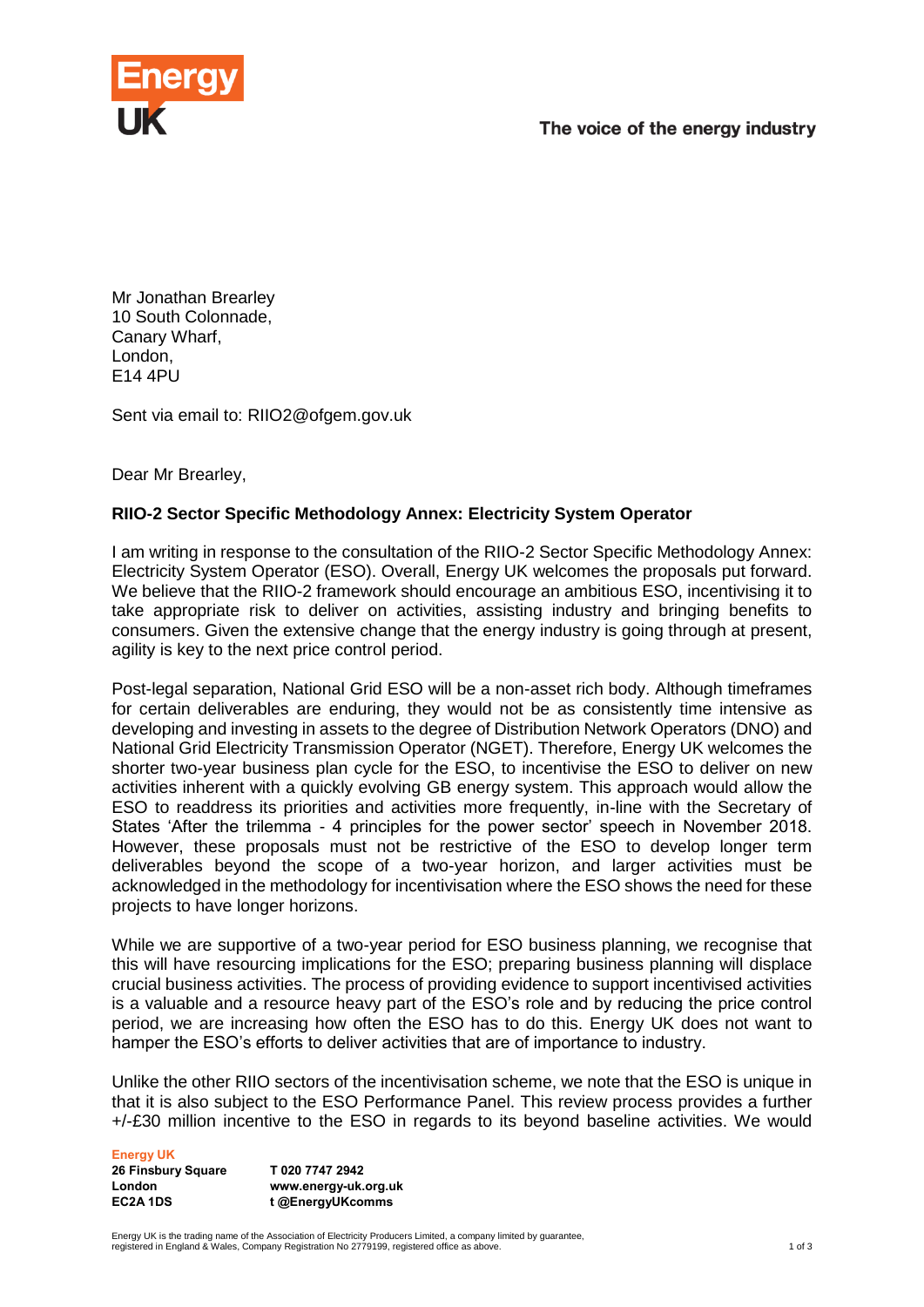welcome clarity of how the additional framework is justified as a further incentive to the other RIIO sectors.

We believe that recognised activities which have been, or will be, incentivised should eventually become baseline activities in future RIIO periods. Although it is appreciated that there will be ongoing costs associated with the activities, the incentive should be focused on delivery, rather than the ongoing operating expenditure post-incentive.

The roles of EMR delivery body, data administration, and revenue collection functions should be included and accounted for under the RIIO-2 methodology. Energy UK understands that a fundamental review of Energy Code Governance is being undertaken in 2019, and for this reason, any price control arrangements related to the code administrator function of National Grid ESO should be done in such a way that allows for changes to be made. Should the role of code administrator be readdressed and a dedicated code administrator proposed, the RIIO-2 framework should allow for this to take place. The process of a competitive tender for this role would allow for the most appropriate body to be appointed at the least cost to consumers, whilst also freeing resource of the ESO to concentrate on other system enabling activities and deliverables. Should the Code Review recommend that the code administrator functions of the National Grid ESO be tendered, the ESO price control should allow for these adjustments to be made efficiently.

We note that throughout the industry there are significant inconsistencies with regards to the definition of 'whole-system'. Although the considerations of a whole electricity system have been better defined in recent months, the uncertainty of the approach for a whole energy system presents misgivings. Energy UK encourages Ofgem to clearly outline and define what the whole energy system approach should include for the ESO. Considerations of the wholesystem approach should include all energy systems (gas and electricity) as well as further systems which are increasingly dependent on the energy systems, such as transport and heat.

We believe that a symmetrical high gain, high loss incentive system will continue to make the ESO risk averse. We encourage the review of the current incentive structure to provide the ESO with suitable incentive to deliver, whilst also reducing the potential negative incentive, to minimise a cautious approach to activity delivery. Energy UK would be welcoming of asymmetrical incentives, where the potential positive incentive outweighs the negative on the condition that it is monitored to ensure that the ESO does not exploit an acceptable risk (loss) approach in certain deliverable areas.

## **RIIO-GT/GD2 Sector Specific Methodology Annex**

Energy UK's Head of Gas, Julie Cox, has been engaging with Ofgem in regards to the gas sector specific methodologies. Below are the overarching themes, representative of Energy UK's views and positions.

- A whole systems approach needs to consider transmission and distribution interactions across both gas and electricity. Any other approach is likely to lead to sub optimal outcomes.
- Consistent assumptions should be used across all sectors and articulated in a way that is easy for stakeholders to understand. This should include levels of demand and decarbonisation approaches. It would make little sense if Electricity Transmission, Gas Transmission and Gas Distribution all had different assumptions as their base case.
- Any work that Ofgem identifies that it wishes to include in RIIO-2 for the networks to progress should start with a problem statement which is fully articulated including the customer detriment. Prescribing solutions rather than problems is unlikely to lead industry supported outcomes that are in customers interests.